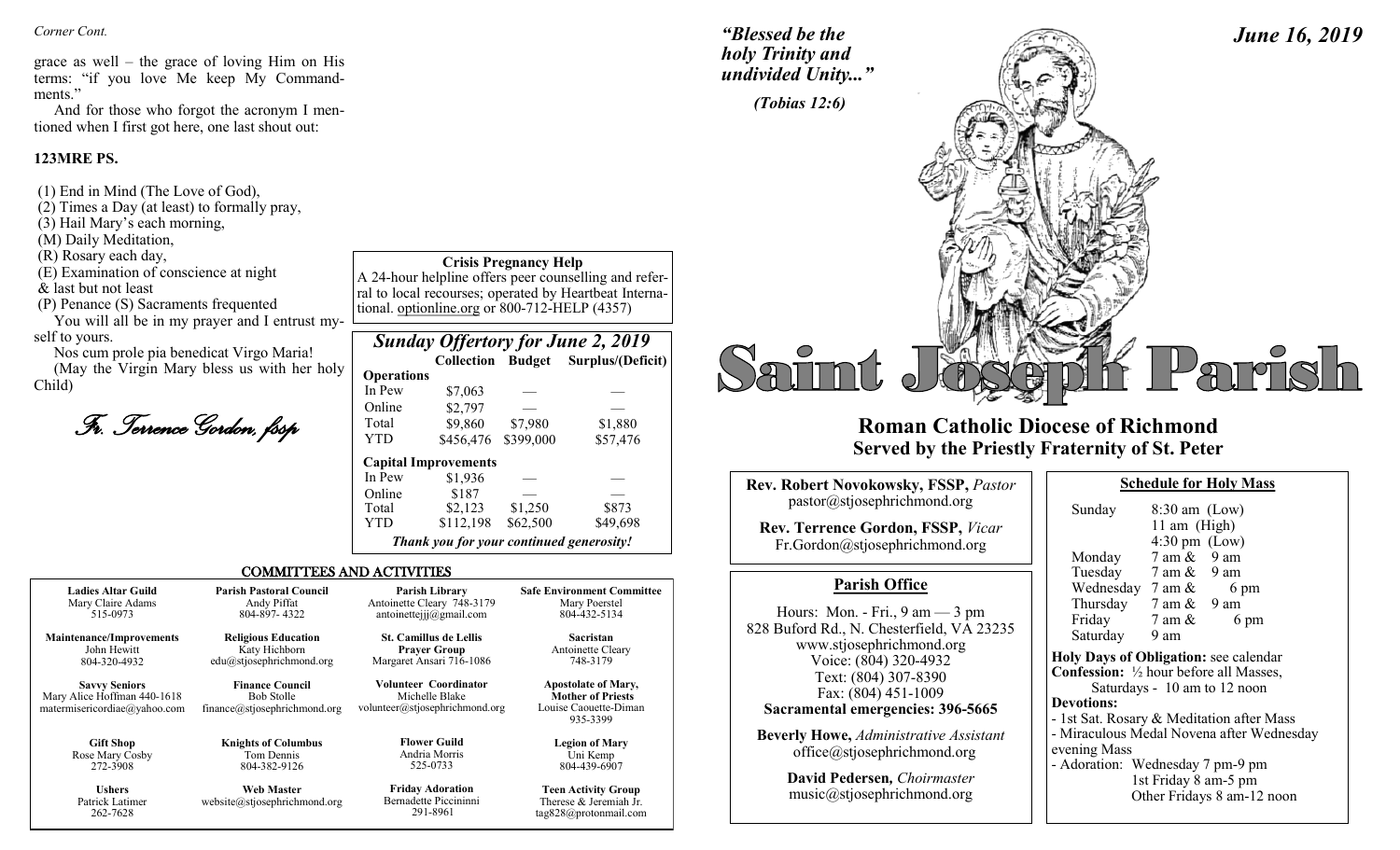#### **Trinity Sunday June 16, 2019**

|                                                                  | MASS SCHEDULE — INTENTIONS — REQUESTED BY                                                                         |                  |
|------------------------------------------------------------------|-------------------------------------------------------------------------------------------------------------------|------------------|
| Sun. June 16<br><b>Trinity Sunday</b><br>(1st Cl.)               | 8:30 am Kathleen Stells<br>11 am Pro Populo<br>$\overline{\text{CP}}$<br>4:30 pm To Honor O.L. Star<br>of the Sea |                  |
| Mon. June 17<br>St. Gregory<br>Barbarigo (3rd Cl.)               | 7 am Celebrant's Intention<br>9 am Albert Brown †                                                                 | CE               |
| Tues. June 18<br>St. Ephrem of Syria<br>(3rd Cl.)                | 7 am Celebrant's Intention<br>9 am Cenona Capa †                                                                  | PBD              |
| Wed. June 19<br>St. Juliana of<br>Falconieri (3rd Cl.)           | 7 am Private Intention<br>6 pm Juan Sebastian Gonzalez<br>Adoration 7 pm-9 pm                                     | EВ<br>EG         |
| Thurs. June 20<br>Corpus Christi<br>(1st Cl.)                    | 7 am Diocese of Richmond<br>9 am Jeanette Young +                                                                 | AG<br><b>CH</b>  |
| Fri. June 21<br>St. Aloysius Gonzaga<br>$(3rd \, Cl.)$           | 7 am Molly Seward<br>Adoration from 8 am-12 noon<br>6 pm Fr. Robert Novokowsky                                    | BH<br><b>KLD</b> |
| Sat. June 22<br>St. Paulinus of Nola<br>(3rd Cl.)                | 9 am Christopher <sup>+</sup> , Robert <sup>+</sup> ,<br>Benjamin <sup>+</sup> & Their Families                   | МA               |
| Sun. June 23<br>Ext. Solemnity of<br>Corpus Christi<br>(2nd Cl.) | 8:30 am Pro Populo<br>Celebrant's Intention<br>11 am<br>4:30 pm CANCELLED                                         |                  |
| Mon. June 24<br>Nativity of St. John<br>the Baptist (1st Cl.)    | 9 am Celebrant's Intention                                                                                        |                  |
| Tues. June 25<br>St. William<br>(3rd Cl.)                        | 9 am Fr. Seamus +                                                                                                 | <b>MM</b>        |
| Wed. June 26<br>SS. John & Paul<br>(3rd Cl.)                     | 6 pm Paulita B. Dudley<br>Adoration 7 pm-9 pm                                                                     | <b>PBD</b>       |
| Thurs. June 27<br>Feria<br>(4th Cl.)                             | 9 am Walter & Maria<br>Magnelli +                                                                                 | <b>RB</b>        |
| Fri. June 28<br>Sacred Heart of Jesus<br>(1st Cl.)               | 7 am Lysang Liu +<br>Adoration from 8 am-12 noon<br>6 pm Laurie Lavely +                                          | DL<br>RP         |
| Sat. June 29<br>SS. Peter & Paul<br>(1st Cl.)                    | 9 am Helen Villarroel +<br>11 am Celebrant's Intention                                                            | DV               |

#### **Prayer Intentions**

Joanne Burchell, Linda Bishop, Cathy Dickson, Brenda Baldwin, Ruth Zacharias, George Jay, Louise Caouette-Diman, Peter Osborne, Gerald Thomas, Angela Thomas, Justine Madigan, Rhonda McCoy, Mary Wilhelm, Edward Horgan III, The D'Aconti Family, Tom Osborne, Margaret Stacy, Andrew Priddy, Dorothy McKinley, The Patrowicz Family, Joe Bush, Natalie McNiel, Charles Furlough, Ed Peters, Angela Rhys-Sonnenschein, Bob Martin, Patricia Willard, Elizabeth Storm, Jeanette LaPaglia, Cathy Van Pelt, Barbara Reith, Diane Hayes, Gerard Lajoie, Kathleen Stells, Julie Trexler, Theresa Trexler, Dick and Nan Wray, Mary Zacharias, Suki & Beau Simpson, Maryann McLaughlin, Ann Horgan.

#### *In your charity, please remember the repose of the souls of all the faithful departed.* **Requiescant in pace.**

# **Parish Office Closed—Fri. 21 June**

### **Blessed Items**

The table is overflowing. Please come claim your forgotten sacramentals.

# **Last Chance**

Many thanks to the 130+ families who participated in our photography events. Those who still need their picture taken, please contact the Parish Office.

#### **Pregnancy Help Center of Chesterfield Return Bottles TODAY**

Empty or filled, all bottles are being collected today. Thank you for your generosity.

# **Collecting for the Homeless**

St. Peter's does not collect clothing during the summer months. Please see the new list of needed items on the bin near the Parish Office.

| <b>Upcoming Events</b>                       |
|----------------------------------------------|
| <b>June 21—Parish Office Closed</b>          |
| <b>June 22—Altar Server Practice—1 pm</b>    |
| June 23—Corpus Christi Procession & Festival |
| June 28—Enthronement of the Sacred Heart     |
| <b>June 29—High Mass 11 am</b>               |
| Savvy Seniors Movie—Postponed to             |
| July 27                                      |
|                                              |

# **Corpus Christi Festival**

Sun. 23 June, in the Pavilion area following the be Fr. Gordon's going away party, as well as our annual parish picnic. See the signups in Fr. Adrian Hall.

# **Corpus Christi Altar Boy Practice**

There will be a practice for altar boys who are interested and able to make the Corpus Christi Mass-Procession, Sunday after the 11am Mass. The practice will be on this Saturday (Sat, 22 Jun 19) from 1pm – 2:30pm. All altar boys are encouraged to come so that we can render to Our Lord a more fitting tribute for His Greatest of Gifts. **Call the office if you are unable to attend.**

# **Devotion to the Sacred Heart of Jesus**

This devotion is seen in Sacred Scripture, especially in St. John's gospel. (It did not merely begin with St. Margaret Mary in the 17th century, although she was instrumental in its great modern renewal.) It is not accidental that this feast is so close to Corpus Christi. The essence of both devotions is learning to appreciate the infinite love of God for us. As we celebrate Corpus Christi, we will also be preparing for the Sacred Heart by a novena which begins this Wednesday. Please join in. See the insert.

# **Pastor's Corner**



## Ave Maria Purissima!

Many times, Christ had to depart from those whom He loved - leaving the side of His Most Blessed Mother, leaving the home of Bethany (leaving those who loved Him and those whom He loved). Let us draw the grace from His merits on those occasions in saying our 'good-byes' and 'till heavens.'

High Mass and Corpus Christi procession. This will Our Lord went forth with joy to fulfill the Father's Instead let us remember that, at the same time, will. On the night before Our Lord died, He said these words, "But that the world may know, that I love the Father: and as the Father hath given me commandment, so do I: Arise, let us go hence (Jn 14:31)." We can say, 'If Our Heavenly Father has so ordained this and He loves us so much, then no doubt He knows the good that can come from this and He will bring it forth in due time.'

Let us have this same spirit in our own souls.

**A spirit of thanksgiving** for the mercy of God, in which I thank you all for the kindness and charity you have shown during these past (3) years. It has been a joy and a blessing to serve as assistant pastor at St. Joseph. I thank Fr. Novokowsky for his words of advice and support. I thank Beverly, Sandy, David … (and if I continued I wouldn't have enough space) … all the staff and volunteers that have made being at St. Joseph so pleasant. I thank all the families who have opened their homes and individuals who have opened their hearts.

May we have that **spirit of mercy!** In this spirit I take this opportunity to ask pardon from everyone for any of my many faults and failures. And may we have that **spirit of hope!** In this hope may we anticipate seeing each other again; if not in this life at least in Our Heavenly Father's Kingdom where, if we are all faithful, we will be bound together forever in His charity.

Let us all stay very close to Our Lady and Our Eucharistic Lord in this Month of the Blessed Sacrament. As Christ overcame the pride of Satan through His humility and Our Lady gave us the example of the humble 'handmaid of the Lord' let us ask for this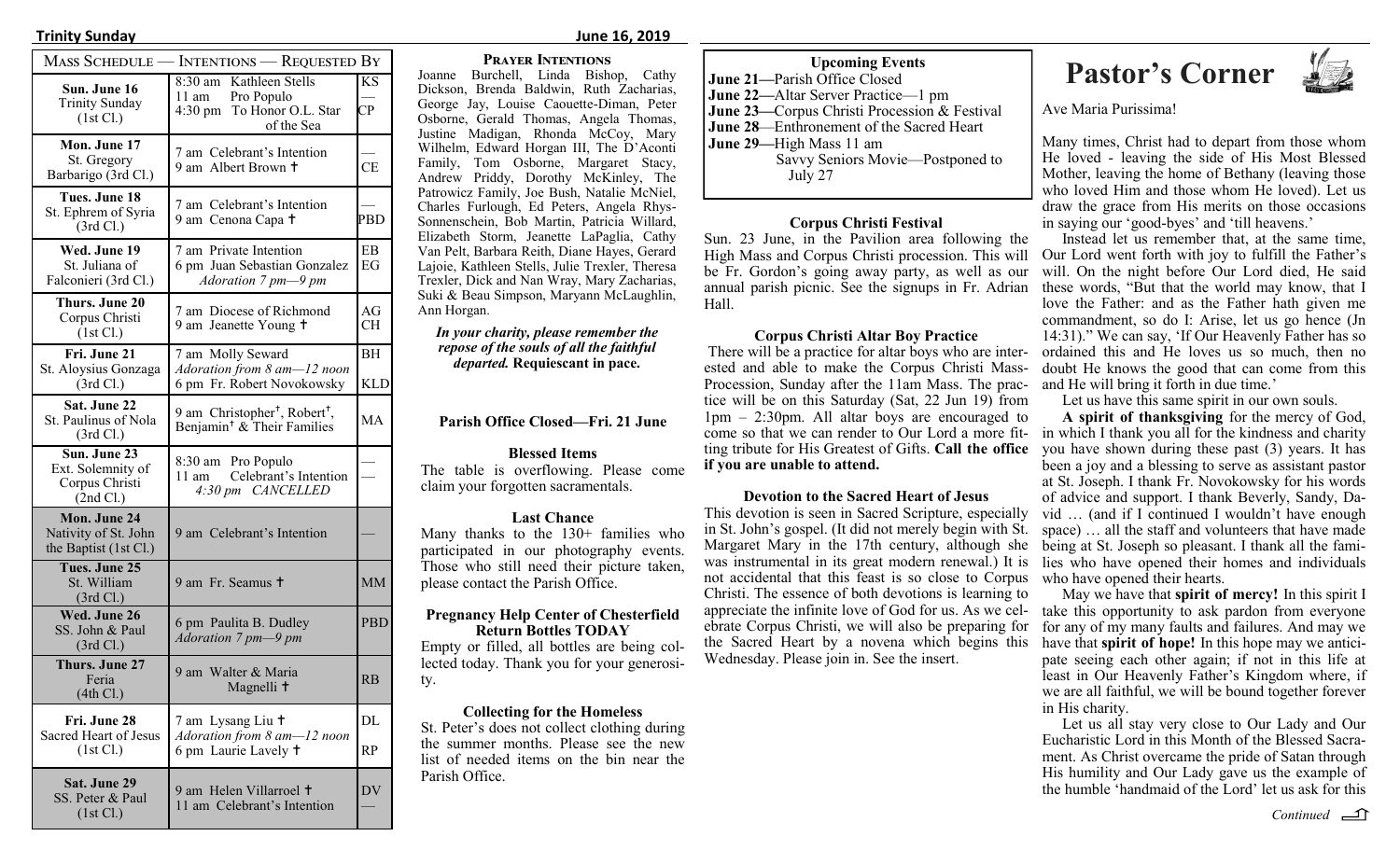# **A Novena to the Sacred Heart of Jesus**

Divine Jesus, who hast said: "Ask and you shall receive; seek and you shall find; knock and it shall be opened unto you: behold me prostrate at Thy feet.<br>Animated with a lively faith and confidence in these promises, dicta Divine Jesus, who hast said: "Ask and you shall receive; seek and you shall find; knock and it shall be opened unto you: behold me prostrate at Thy feet. Animated with a lively faith and confidence in these Thy adorable lips, I come to ask (*here mention the request*).

From whom shall I ask, O sweet Jesus, if not from Thee, whose Heart is an inexhaustible source of all graces and merits? Where shall I seek, if not in the Treasure which contains all the riches of Thy clemency and bounty? Where shall I knock, if it be not at the door of Thy Sacred Heart, through which God Himself comes to us and through which we go to God?

To Thee then, O Heart of Jesus, I have recourse. In Thee I find consolation when afflicted, protection when persecuted, strength when overwhelmed with trials, and light in doubt and darkness. I firmly believe Thou canst bestow upon me the grace I implore, even though it should require a miracle. Thou hast only to will it and my prayer is granted. I know I am most unworthy of Thy favors, O Jesus, but this is not a reason for me to be discouraged. Thou art the God of Mercies and Thou wilt not refuse a contrite and humble heart. Cast upon me a look of pity, I conjure Thee, and Thy compassionate Heart will find in my miseries and weakness a pressing motive for granting my petition.

But, O Sacred Heart, whatever may be Thy decision with regard to my request, I will never cease to adore, love, praise and serve Thee. Deign, my Jesus, to accept this, my act of perfect submission to the decrees of Thy adorable Heart, which I sincerely desire may be fulfilled in and by me and all Thy creatures forever and ever. Amen.

Imprimatur, New York, March 1929 Patrick Cardinal Hayes, D.D. Published by Apostleship of Prayer, New York, N.Y.

*We begin this novena on Wednesday, 19 June 2019 for the Feast of the Sacred Heart on Friday, 28 June 2019. Please join us in preparation for the feast and the enthronement of the Sacred Heart of Jesus in our parish.*

> **St. Joseph Parish** 828 Buford Rd. North Chesterfield, VA 23235 804-320-4932 • office@stjosephrichmond.org